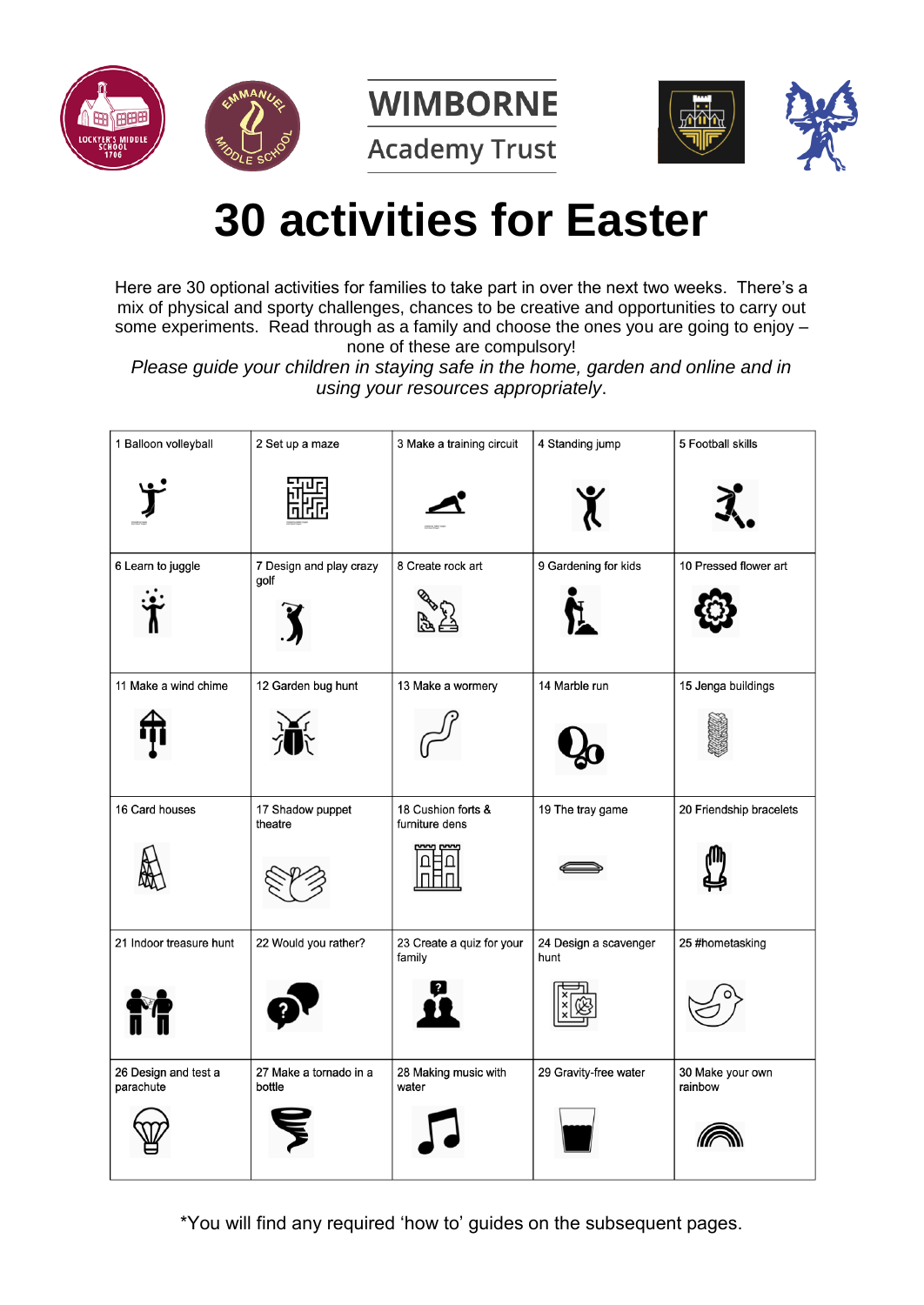## 1) **Balloon volleyball**

Make a net by resting a towel from one chair to another. Then blow up a balloon and start practising those serving skills! Change things up a bit by kicking or headbumping the balloon.

## 2) **Set up a maze**

Turn the hall into a "laser" maze with thread. Zig-zag thread from varying heights and challenge each other to get across without touching the laser.

#### 3) **Make a training circuit around the house or garden.**

At each station, complete a different exercise for 30 seconds, for example; bunny hops, star jumps, lunges, stepping on and off a step. Then move on to the next.

## 4) **Standing jump**

Practise jumping from a standing start in a hallway or in the garden. Put something down to mark where you land. Can you jump past it next time? How about the standing triple jump? Measure how far you can go using a hop, step and jump.

## 5) **Football skills**

<https://youtu.be/bLJI7Bre0yk>

Look at these clips - how many can you complete yourself? Who would win a parent v child contest? Can you teach another member of your family some of these skills?

#### 6) **Learn to juggle**

https://www.google.com/search?g=learn+to+juggle&rlz=1C1CHBF\_en[gbGB894GB894&oq=learn+to+juggle&aqs=chrome..69i57j0l7.3417j0j7&sourceid=ch](https://www.google.com/search?q=learn+to+juggle&rlz=1C1CHBF_en-gbGB894GB894&oq=learn+to+juggle&aqs=chrome..69i57j0l7.3417j0j7&sourceid=chrome&ie=UTF-8#kpvalbx=_mUyEXp-yB7LHxgPFqaTIAw33) [rome&ie=UTF-8#kpvalbx=\\_mUyEXp-yB7LHxgPFqaTIAw33](https://www.google.com/search?q=learn+to+juggle&rlz=1C1CHBF_en-gbGB894GB894&oq=learn+to+juggle&aqs=chrome..69i57j0l7.3417j0j7&sourceid=chrome&ie=UTF-8#kpvalbx=_mUyEXp-yB7LHxgPFqaTIAw33) Follow this guide to become a juggling expert.

## 7) **Design and play crazy golf or footgolf**

Use the natural quirks your house and garden provides to make some crazy golfing challenges. If you don't have a golf ball or putter, you can play the same game but as footgolf - kicking a football around your course.

## 8) **Create rock art**

Take your kids on a rock-hunting adventure in your garden or on your 1-hr exercise time and gather rocks of all different shapes, sizes and colours. When you get home, pull out the paints and let your kids go to town decorating them. Encourage them to be creative by painting funny faces or animals on them. When they are dry, store them in a box for safekeeping.

#### 9) **Gardening activities for kids**

- Up-cycle a few plastic bottles & turn them into [these adorable planters.](http://www.ehow.com/slideshow_12338177_upcycled-earth-day-planters-older-kids.html)
- Use eggshells to [make a mini garden.](http://www.naturallivingideas.com/eggshell-uses-in-the-garden/)
- Take it a step further and [make eggheads.](http://mamapapabubba.com/2013/04/24/radish-top-egg-heads/)
- Turn an old toy truck into [a mobile garden.](http://www.houseofhawthornes.com/Vintage-Toy-Truck-Planter/)

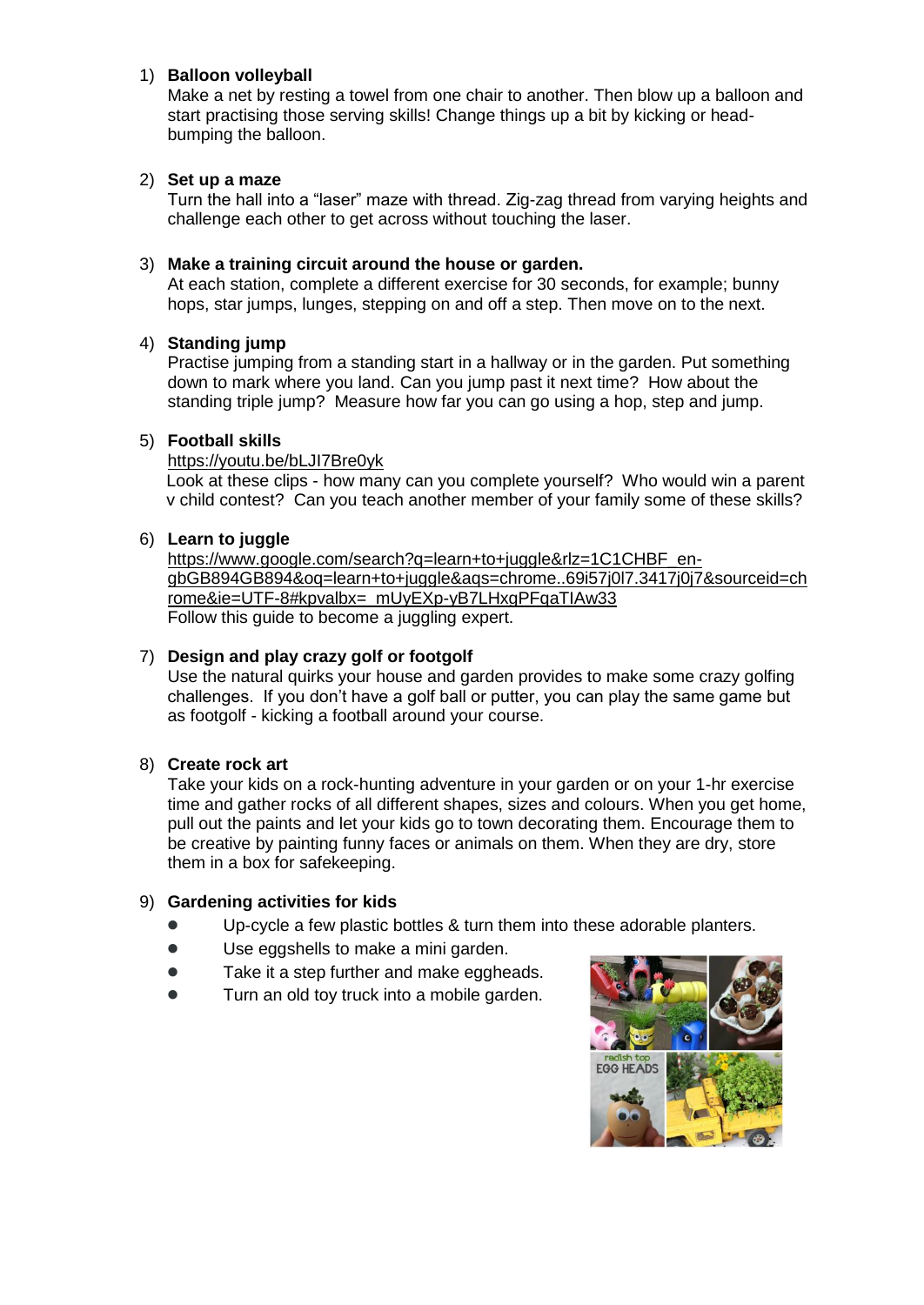#### 10) **Pressed flower art**

Keep summer alive all year by pressing your favourite flowers and turning them into a piece of artwork! Your child will get a kick out of seeing their favourite colourful blooms in the house all year long.

## 11) **Make a windchime**

Can you use old household items to make a wind chime for your garden? You could use tin cans (used), old keys or any shells that you have collected over the years. Paint and decorate them to make them look beautiful and then attach them to something that can be hung such as an old clothes hanger.

## 12) **Garden bug hunt**

Your own garden is a great place to start looking for wildlife, especially bugs. Below is a printable chart showing many things to look out for.

How many of these can you find in your garden this Easter?

How many did you find in 1 day?

Make a note of where you found each one and what it was doing e.g. sitting on a flower, eating a leaf, crawling up a tree trunk.

## bnhš Garden Bug Hunt

## See how many of these 'bugs' you can find in your garden

| Worm        | Snail      | Slug        | Woodlouse           | Millipede<br>m |
|-------------|------------|-------------|---------------------|----------------|
|             |            |             |                     |                |
| Centipede   | Dragonfly  | Grasshopper | <b>Bush Cricket</b> | Earwig         |
| Shieldbug   | Flower Bug | Hopper      | Butterfly           | Moth           |
|             |            |             |                     |                |
| Caterpillar | Bee        | Wasp        | Ant                 | Fly            |
|             |            |             |                     |                |
| Cranefly    | Hoverfly   | Ladybird    | Beetle              | Spider         |
|             |            |             |                     |                |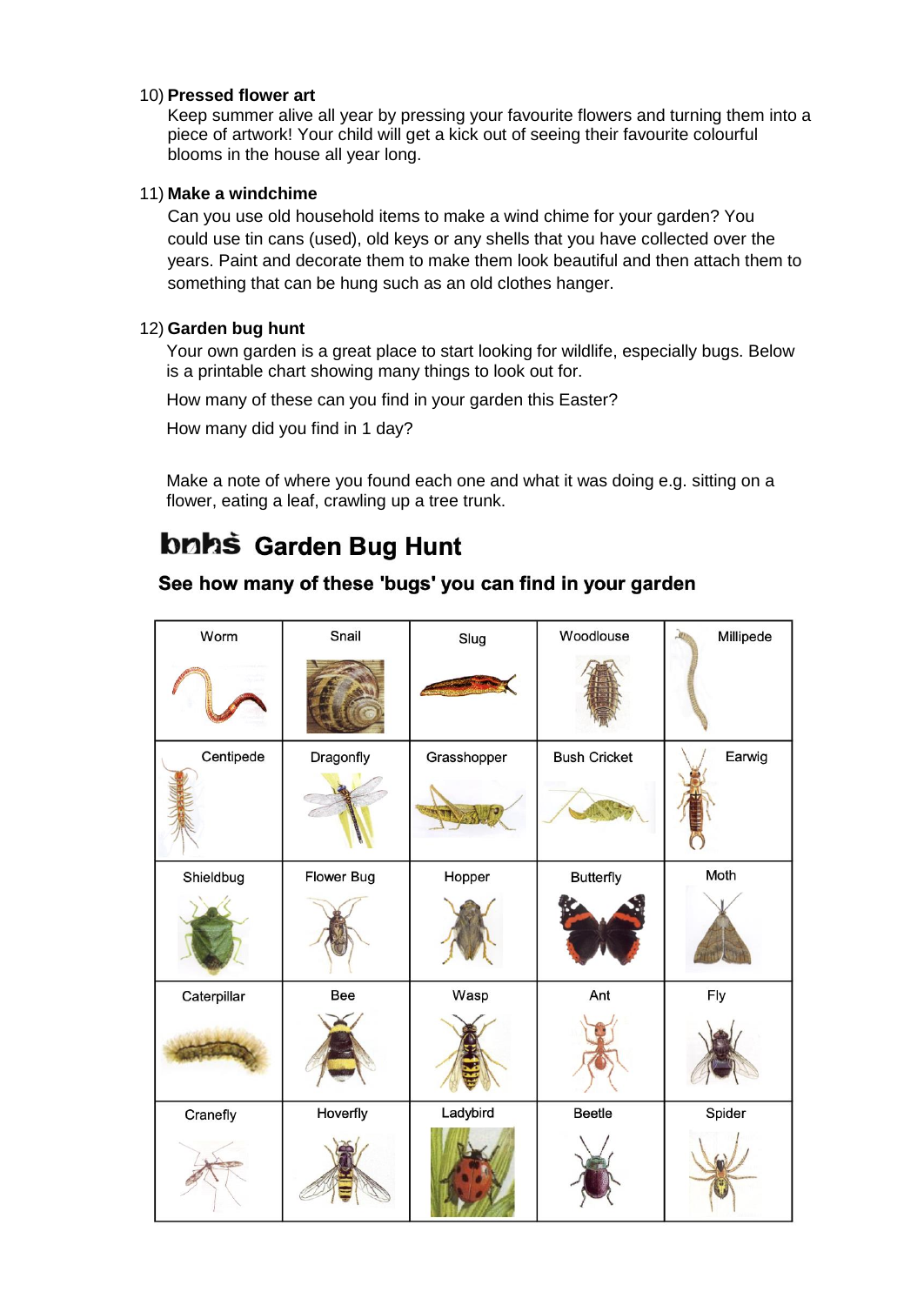## 13) **Make your own wormery**

Step by Step

- Collect some worms from the garden. Look in the compost heap, under stones in damp places or dig a hole.
- $\bullet$  Cut the top  $\frac{1}{4}$  off the bottle, to make a lid. Make a slit in the side of the lid so that the top can close over the bottom part.
- Fill the bottle with alternating layers of sand, soil, sand, compost, sand etc. Spray each layer with water so that it is damp.
- Add a few worms to the top of the bottle and watch them burrow down. Then add the 'food' to the top. Wash hands well after handling worms and compost.
- Wrap the black cardboard around the bottle to make it dark. Worms do not like light and it will encourage them to burrow around the outside of the bottle so they can be observed.
- Place the wormery in a warm place. Remove the cardboard for observation periods and record findings. Check that the contents are damp and that there is food available for the worms.
- After 1 week, release the worms back into the garden.

#### Hints and Tips

- The layers disappear as the sand and soil mix together and channels appear where the worms have burrowed
- The food from the top may be dragged downwards
- Do not feed the worms citrus fruits or onions

## 14) **Marble run race**



First cut off the front of the box and tape the remaining sides of the box together.

Then find some paper (old wrapping paper, newspaper or packaging will do fine!) and cut it into strips that are about 2cm shorter than the box and about 3cm wide.



Fold each of these strips lengthwise into four, to form a peak in the middle and a flap either side.



Tape these into the box in turns leaving alternate gaps at the top and bottom to create a racetrack and then cut a hole at the start and finish for the marble to enter and exit.

Decorate the box on the outside and inside.

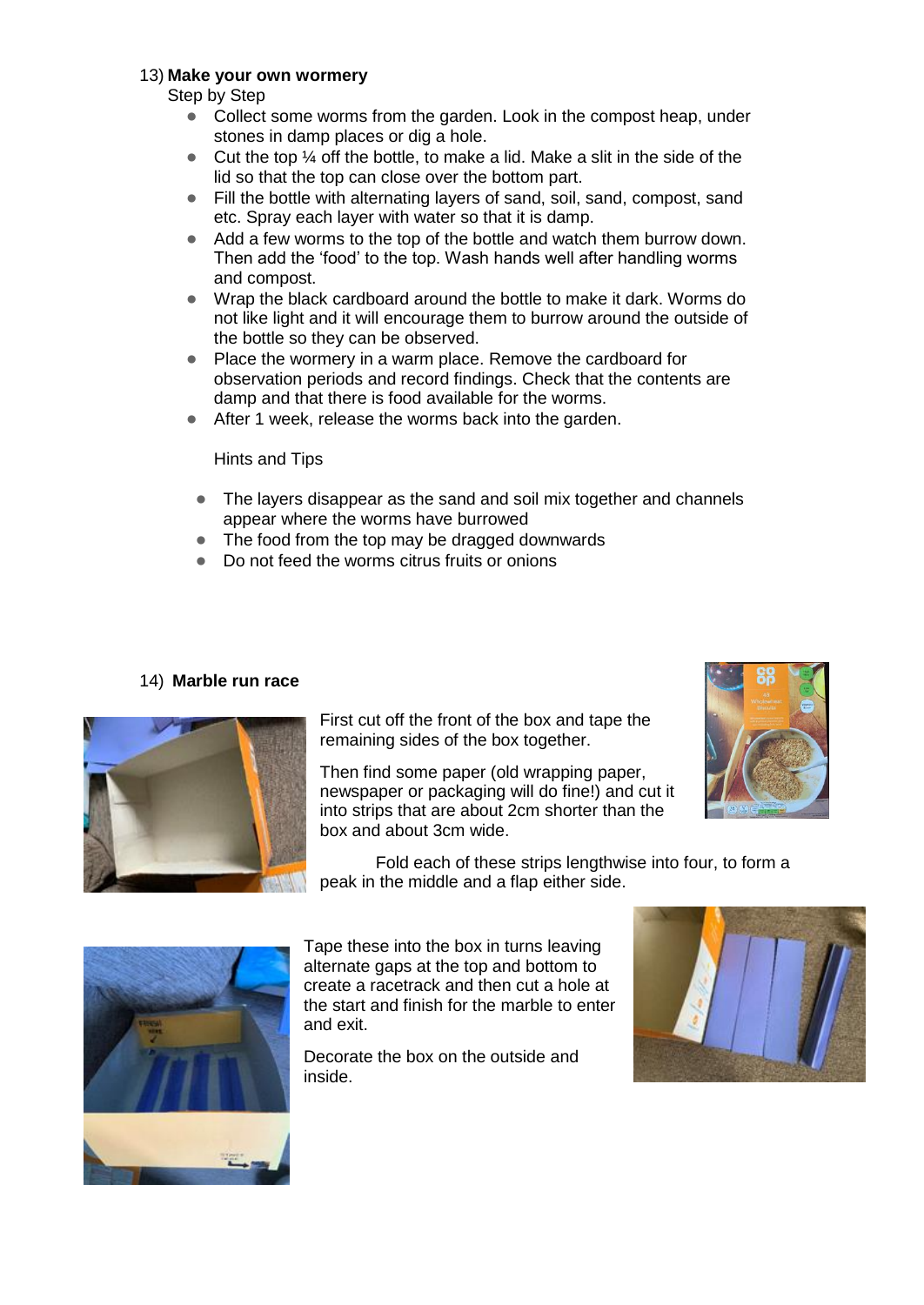## **Up a level**

If you have a large enough box or piece of card, you can try creating a winding circuit by using string as lane dividers or paper dividers that have had slices cut out on opposite sides so they will bend.

The more triangular segments cut out of the sides (in opposing pairs) the easier it will be to make a more curved shape for the marble to follow. The more complicated the route, the harder the challenge!

## 15) **Jenga buildings**

It can also be done with Lego, Duplo or Brio.

Build a fortress for a toy (Lego minifigures are ideal for this, but any small toy will do). How elaborate will it be? Will it have a strong base?

If you are allowed, you and a household member could use a marble or Nerf to see how many goes it takes to knock each other's homes down from 2 metres away.

## 16) **Card houses**

This is harder than it looks - how many levels can you build using a

pack of playing cards? (Hint: this is easier on carpet than a smooth surface!).



## 17) **Shadow puppet theatre**

If you have some scrap card, you can cut out figures to stick on



the end of a straw, ruler, stick (or even a piece of cutlery if that's allowed). Held in front of a light, the shadow of the shape will show on the wall, or you can hold them up behind an old sheet with a light behind them to create a shadow theatre. You can create all kinds of stories with your shadow



characters. If you're going to perform a 'Shadow Play', don't forget to invite your audience, and issue tickets!









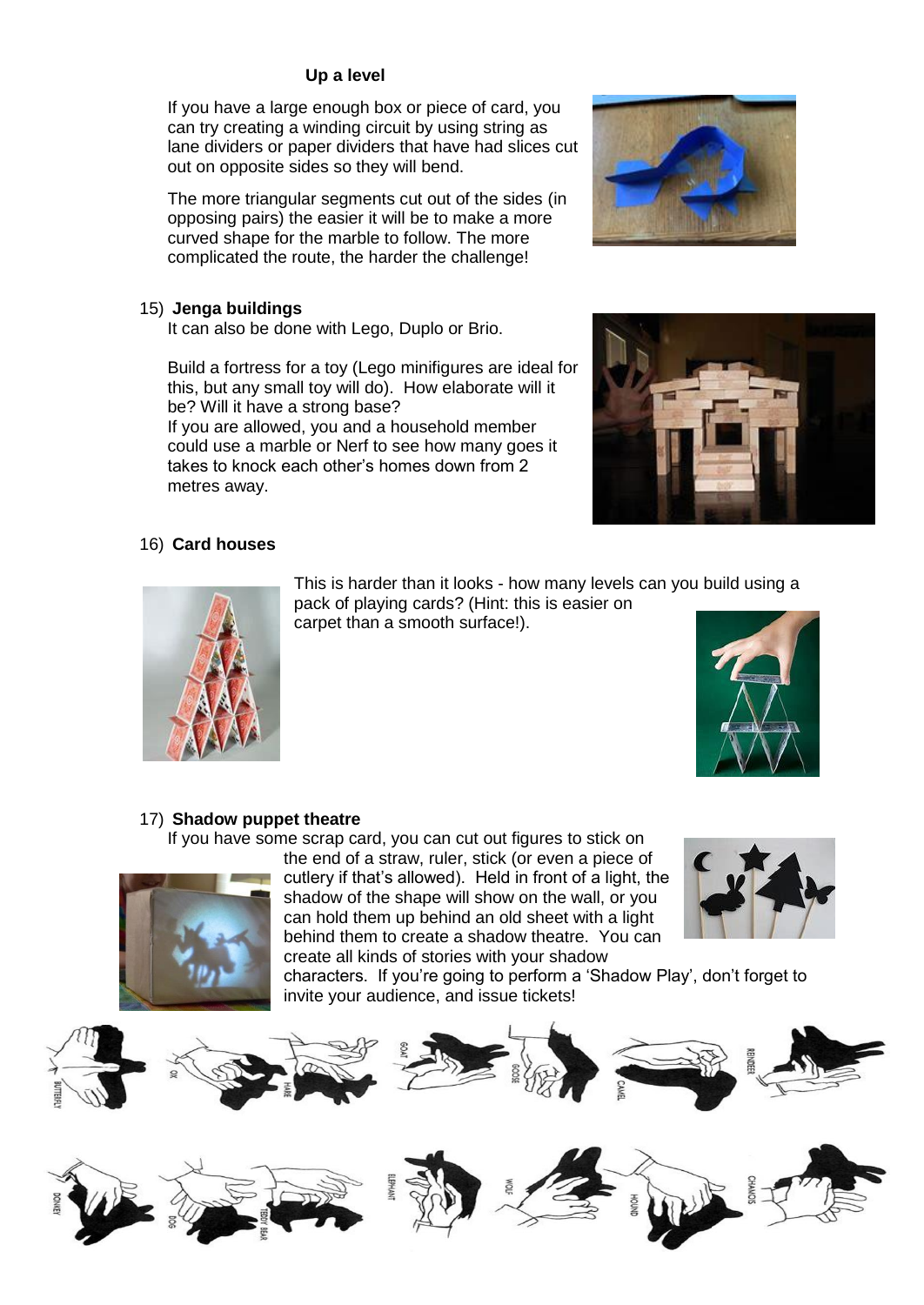#### 18) **Cushion forts & furniture dens**

Make sure you get permission for this and don't forget to tidy up afterwards… A cushion fort is a great place to read a book, play a game, or watch a bit of TV.





#### 19) **The tray game**

A fun memory game involves collecting up to 20 small objects from around the house and putting them on a tray (or any surface, if you don't have a tray!). Cover them up with a towel or blanket. When everyone is ready, uncover the tray for between 30 seconds and a minute before covering them up again. Everyone then has one minute to list every object that they can remember. The person with the highest score wins.

#### 20) **Friendship bracelets**

These are best done with embroidery thread, but if you have string or wool, that will also do. There are lots of different patterns available online, starting with the simple stripe. It takes a bit of practice, so don't give up if it doesn't work the first time.



#### 21) **Indoor treasure hunt**

Challenge your family to find 10 items hidden in the home.

22) **'Would you rather?**' - Would you rather eat only sweets forever, or never eat sweets again? Would you rather have a bedroom full of crabs, or a bed full of woodlice? Create your own cards to provoke interesting and funny discussions.

#### 23) **Create a quiz for your family!**

Make it on Kahoot or paper and then play with them one evening.

#### 24) **Design a scavenger hunt for your home or garden.**

Create a hunt around your home where your family members have to decipher riddles to find certain things. For an extra challenge, make it so they have to take a picture doing a funny pose with the thing they are finding, which they have to show you to prove they have completed that clue!

Example clue: take a small curled up dozing where the canines slumber. (A photo of them asleep in the dog bed).

#### 25) **#hometasking**

With an adult's permission, follow #hometasking on Twitter or Youtube and do the daily challenges.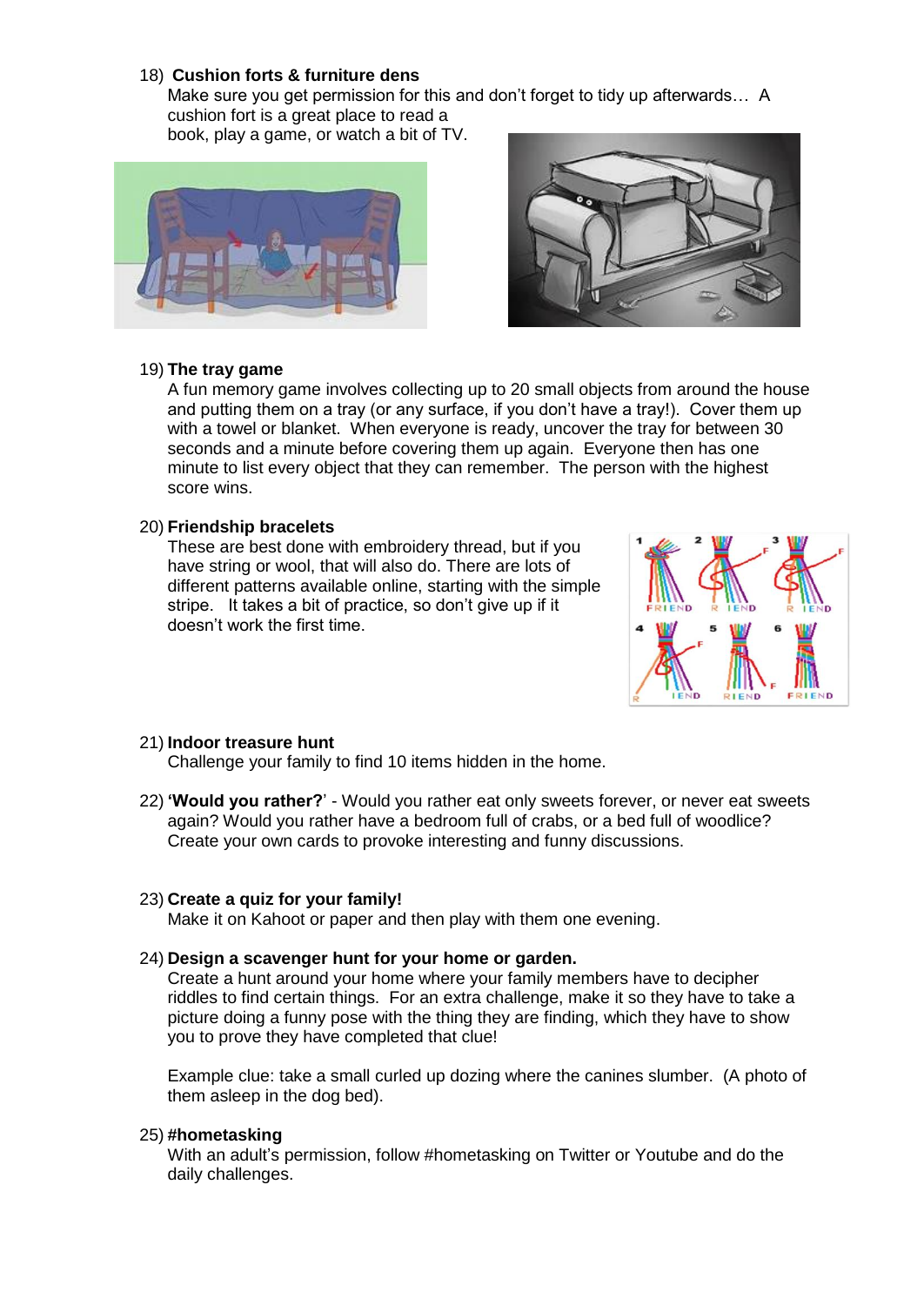## 26) **Design and test a parachute**

Learn about air resistance while making an awesome parachute! Design one that can fall slowly to the ground before putting it to the test, making modifications as you go.

What you'll need:

- A plastic bag or light material
- Scissors
- String
- A small object to act as the weight, a little action figure would be perfect

Instructions:

- Cut out a large square from your plastic bag or material.
- Trim the edges so it looks like an octagon (an eight-sided shape).
- Cut a small hole near the edge of each side.
- Attach 8 pieces of string of the same length to each of the holes.
- Tie the pieces of string to the object you are using as a weight.
- Use a chair or find a high spot to drop your parachute and test how well it worked, remember that you want it to drop as slowly as possible.

#### 27) **Make a tornado in a bottle**

Learn how to make a tornado in a bottle with this fun science experiment for kids. Using easy to find items such as dishwashing liquid, water, glitter and a bottle you can make your own mini tornado that's a lot safer than one you might see on the weather channel. Follow the instructions and enjoy the cool water vortex you create!

What you'll need:

- Water
- A clear plastic bottle with a cap (that won't leak)
- Glitter
- Dishwashing liquid

Instructions:

- Fill the plastic bottle with water until it reaches around three-quarters full.
- Add a few drops of dishwashing liquid.
- Sprinkle in a few pinches of glitter (this will make your tornado easier to see).
- Put the cap on tightly.
- Turn the bottle upside down and hold it by the neck. Quickly spin the bottle in a circular motion for a few seconds, stop and look inside to see if you can see a mini tornado forming in the water. You might need to try it a few times before you get it working properly.